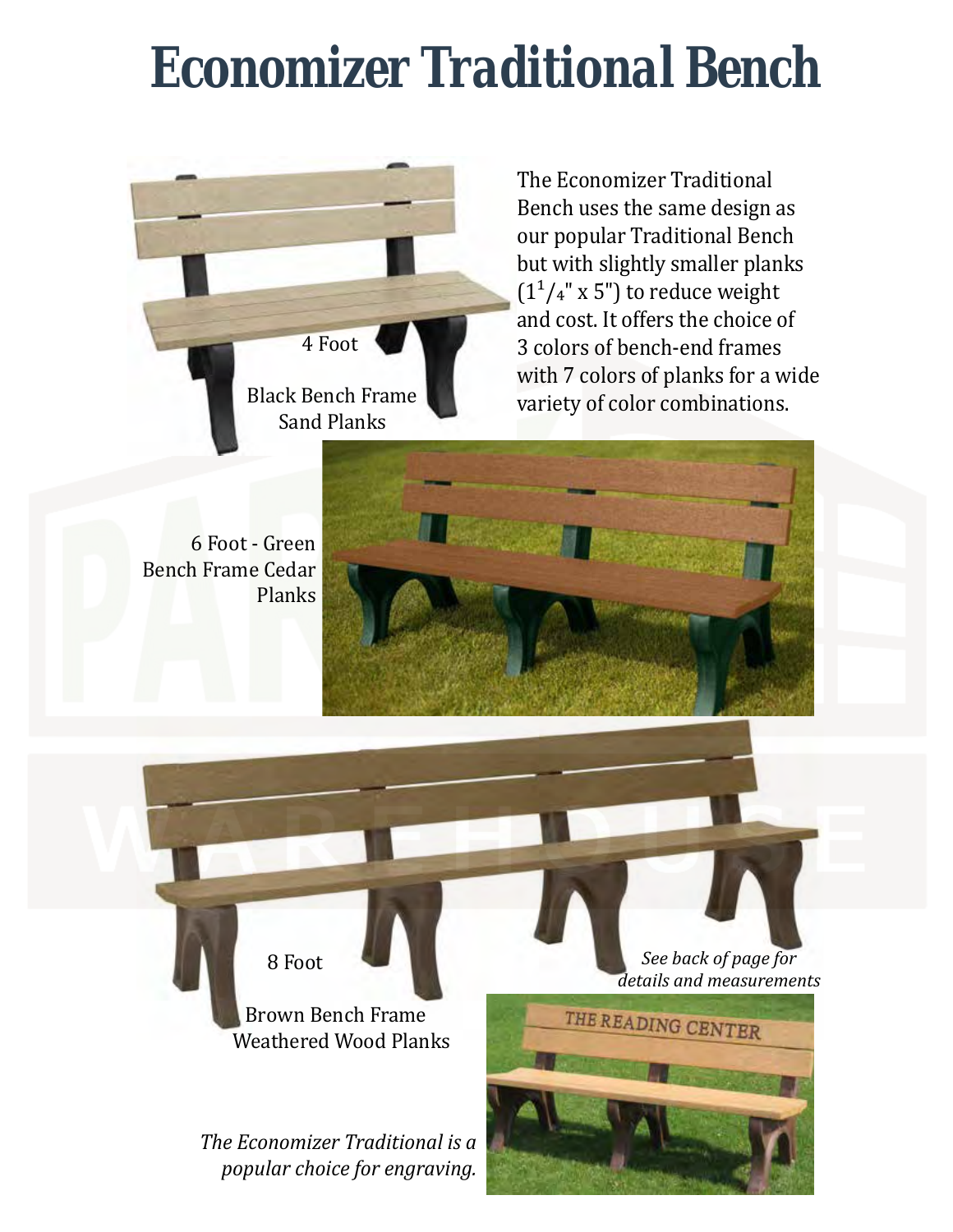## *Economizer Traditional Bench* **-** 4', 6' & 8'

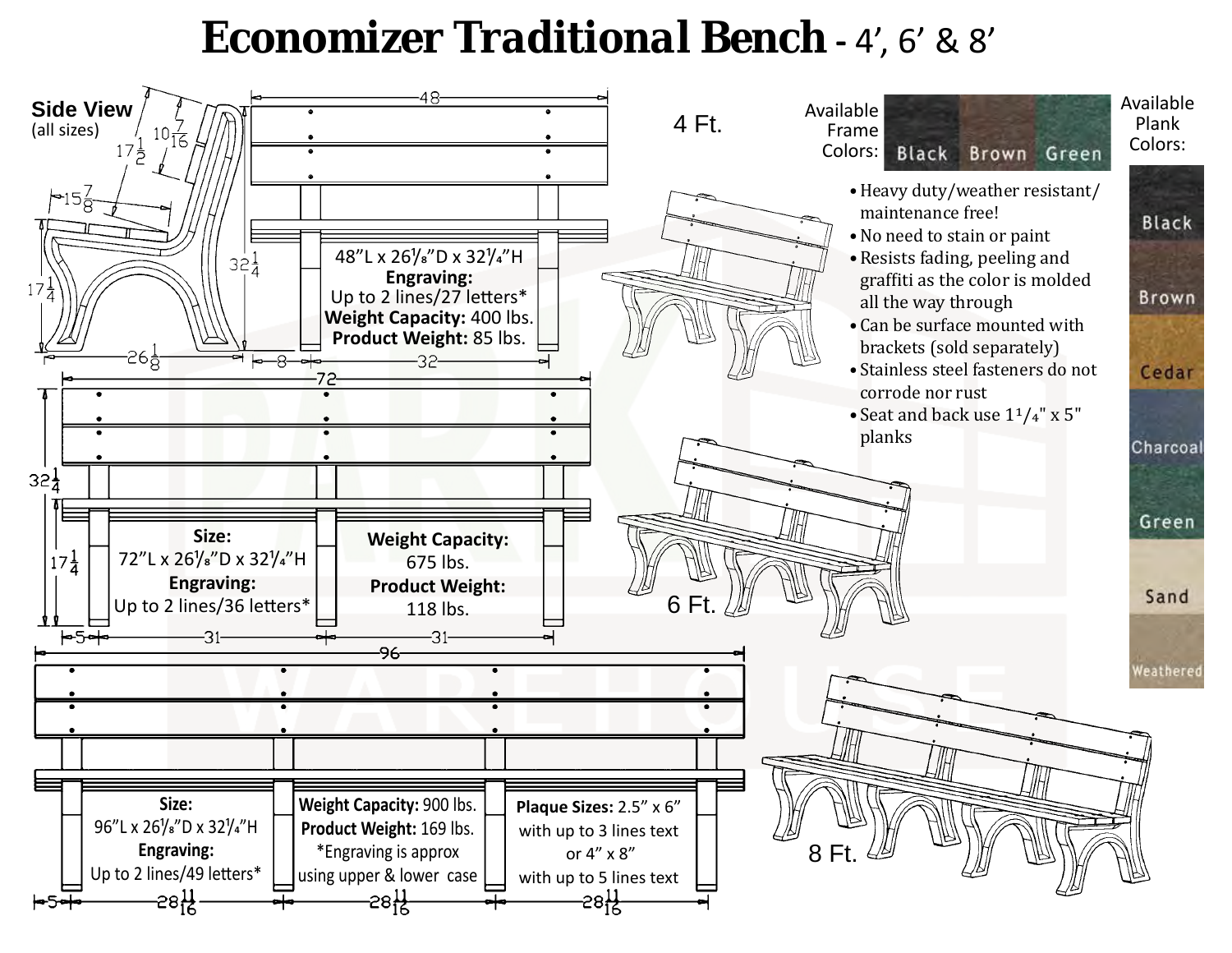## *Economizer Traditional w/Arms*

 4 Foot Black Bench Frame Cedar Planks

 our popular Traditional Bench  and cost. It offers the choice of The Economizer Traditional Bench uses the same design as but with slightly smaller planks  $(1<sup>1</sup>/4"$  x 5") to reduce weight 3 colors of bench-end frames with 7 colors of planks for a wide variety of color combinations.



6 Foot **-** Green Bench Frame Brown Planks

8 Foot Brown Frames Weathered Wood Planks

*See back of page for details and measurements* *The Economizer Traditional is a popular choice for engraving.*